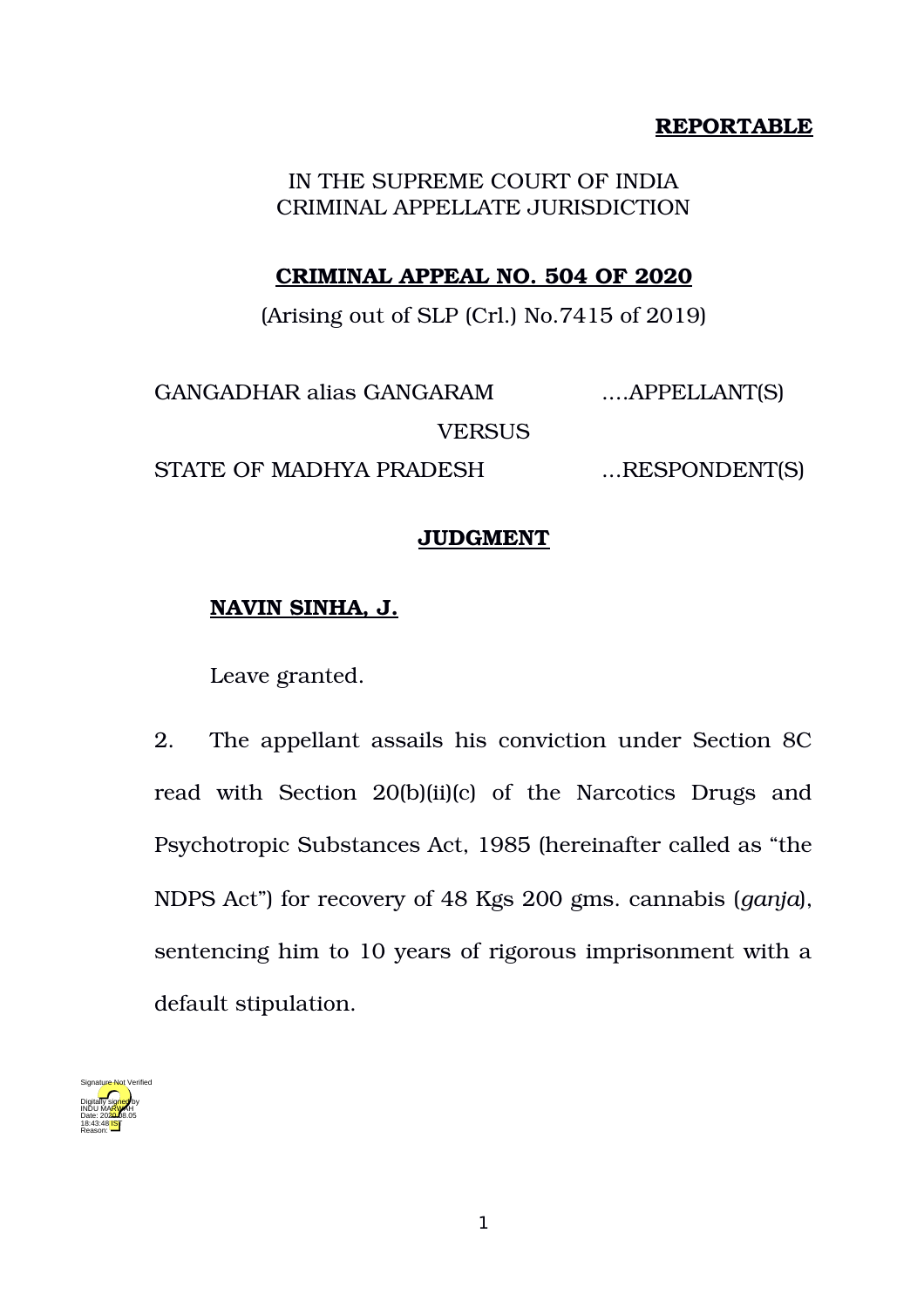3. The appellant was held to be the owner of the House in question from which the *ganja* was recovered, relying upon the voters list of 2008 rejecting his defence that he had sold the house to co-accused Gokul Dangi on 12.06.2009. Gokul Dangi has been acquitted in trial.

4. Shri Puneet Jain, learned counsel for the appellant submitted that the conviction based on a mere presumption of ownership of the house, without any finding of conscious possession was unsustainable. Reliance was placed on *Gopal vs. State of Madhya Pradesh*, (2002) 9 SCC 595. The police had received information that Gokul Dangi had kept contraband in his house. The appellant and Ghasiram, the village chowkidar had identified the house of the accused to the police when it came to the village for search and seizure. Both of them were witness to the *panchnama* for breaking open the lock to the house when the contraband was recovered. It stands to reason why the appellant would take the police to his own house, have the lock broken to recover the contraband and implicate himself. Ghasiram and P.W.11,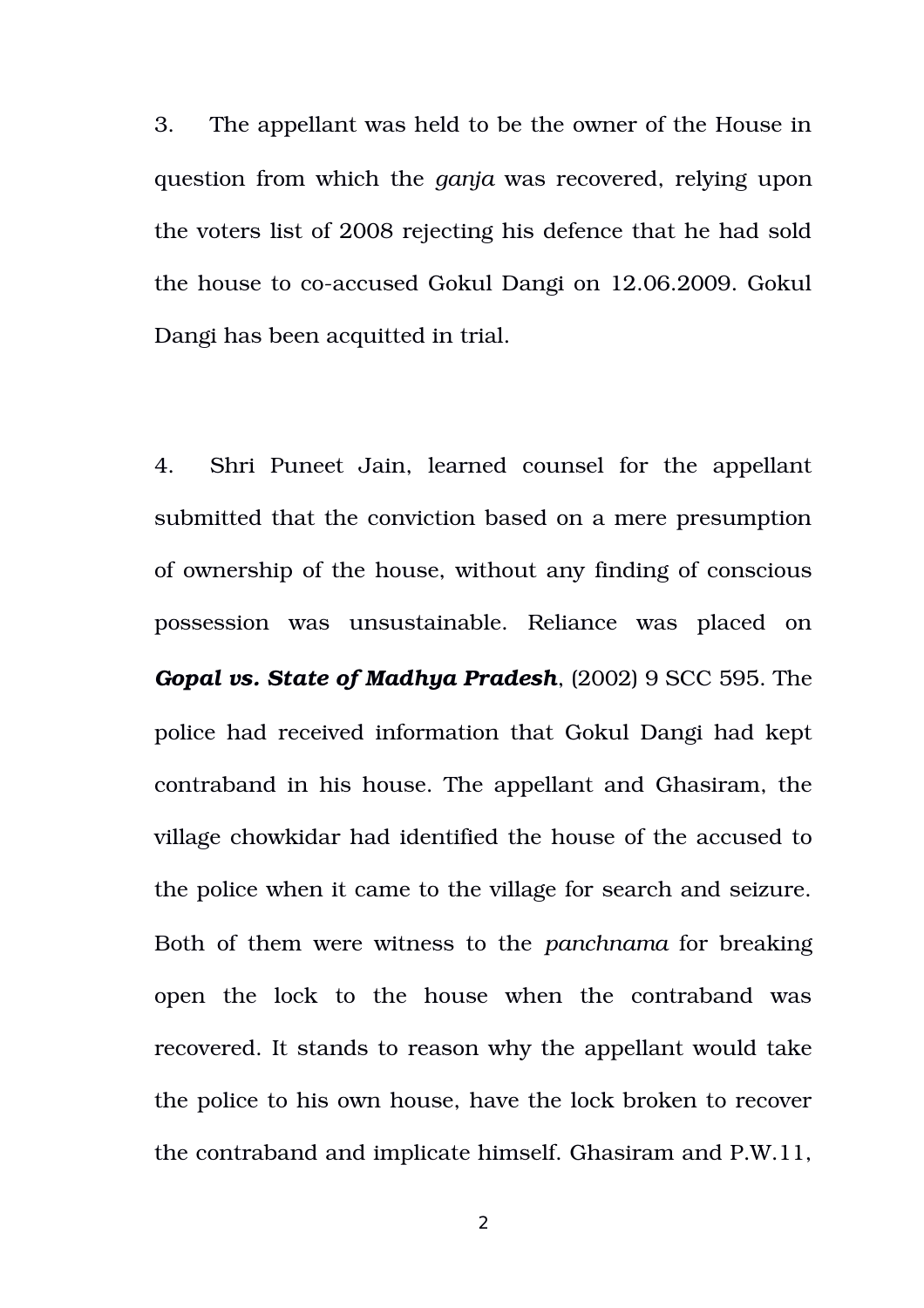were both witnesses to the sale agreement dated 12.06.2009, Exhibit P28 executed by the appellant in favour of Gokul Dangi. It was produced before the police by the appellant the very next day but was never investigated, Ghasiram has not been examined for no explicable reasons. The entries in the village panchayat records with regard to ownership of the house had not been investigated. The appellant was subsequently made an accused during investigation because of the failure of the police to investigate properly.

5. Ms. Swarupama Chaturvedi, learned Addl. Advocate General for the State, submitted that P.W.11 had denied being a witness to the sale agreement alleging that his thumb impression had been impersonated. The deed was therefore rightly held to be a forged and fabricated document confirmed by the voter list entry of 2008 that the house belonged to the appellant. The village panchayat records also mentioned the ownership of the appellant.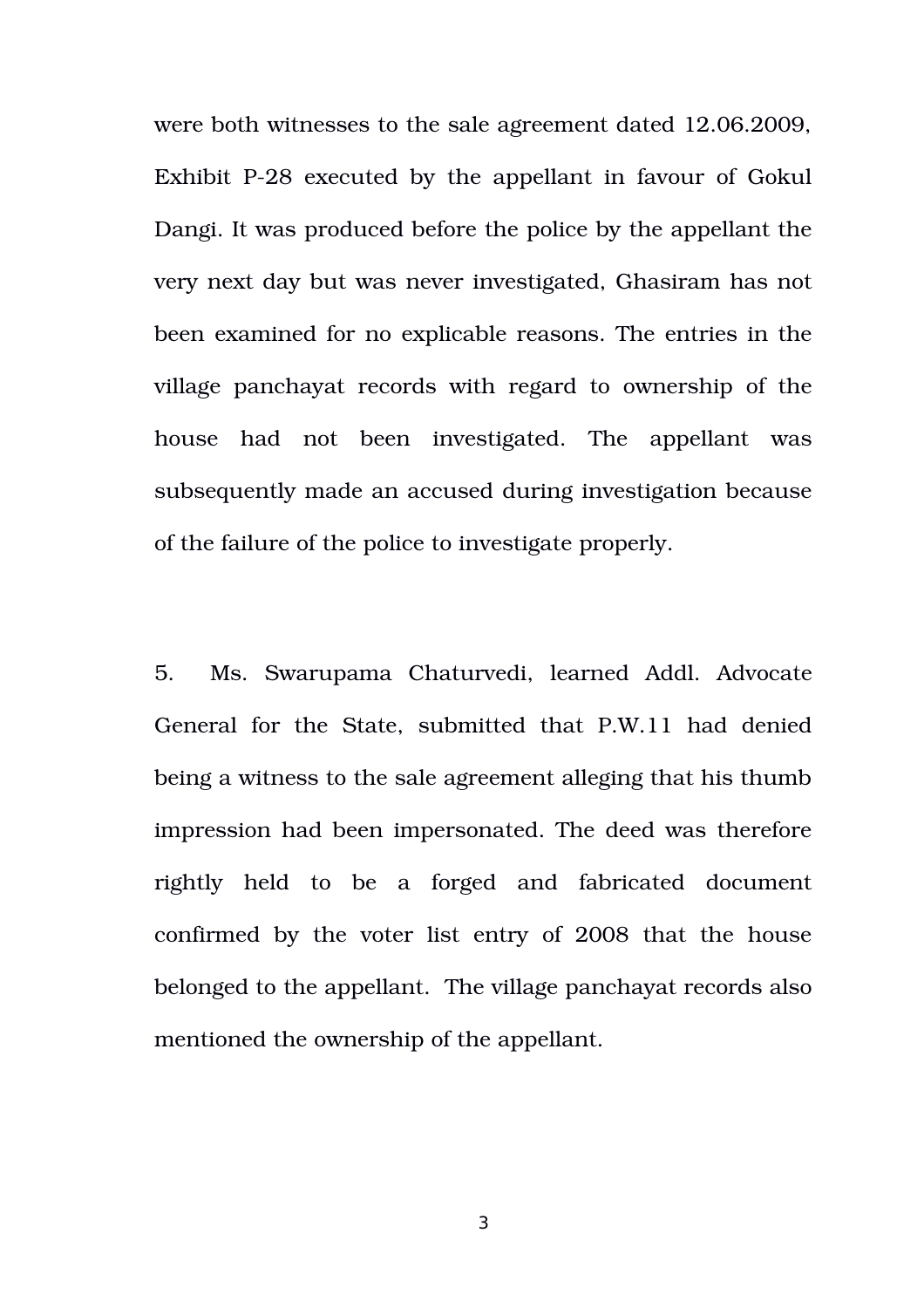6. We have considered the submissions on behalf of the parties and have carefully perused the evidence on record also. P.W. 6, the first investigation officer deposed that secret information had been received of Gokul Dangi having stored contraband in his house. The appellant and Ghasiram along with other villagers identified the house as belonging to Gokul Dangi on 11.08.2009 leading to recovery after the lock was broken open. The witness admitted that on 12.08.2009 itself the appellant had submitted the sale agreement dated 12.06.2009 Ex. P28 to him but that it was never investigated by him. Acknowledging that ownership details are mentioned in the gram panchayat records, the witness stated that he did not investigate the same. P.W. 16, who took over the investigation after transfer of the former recorded the statements of Ghasiram and P.W. 11 as also of other witnesses. The appellant was then made an accused on basis of his name being entered in the voters list of 2008. Contrary to the evidence of P.W.6, the witness stated that the gram panchayat records had been looked into by the former. No explanation was offered for not investigating the sale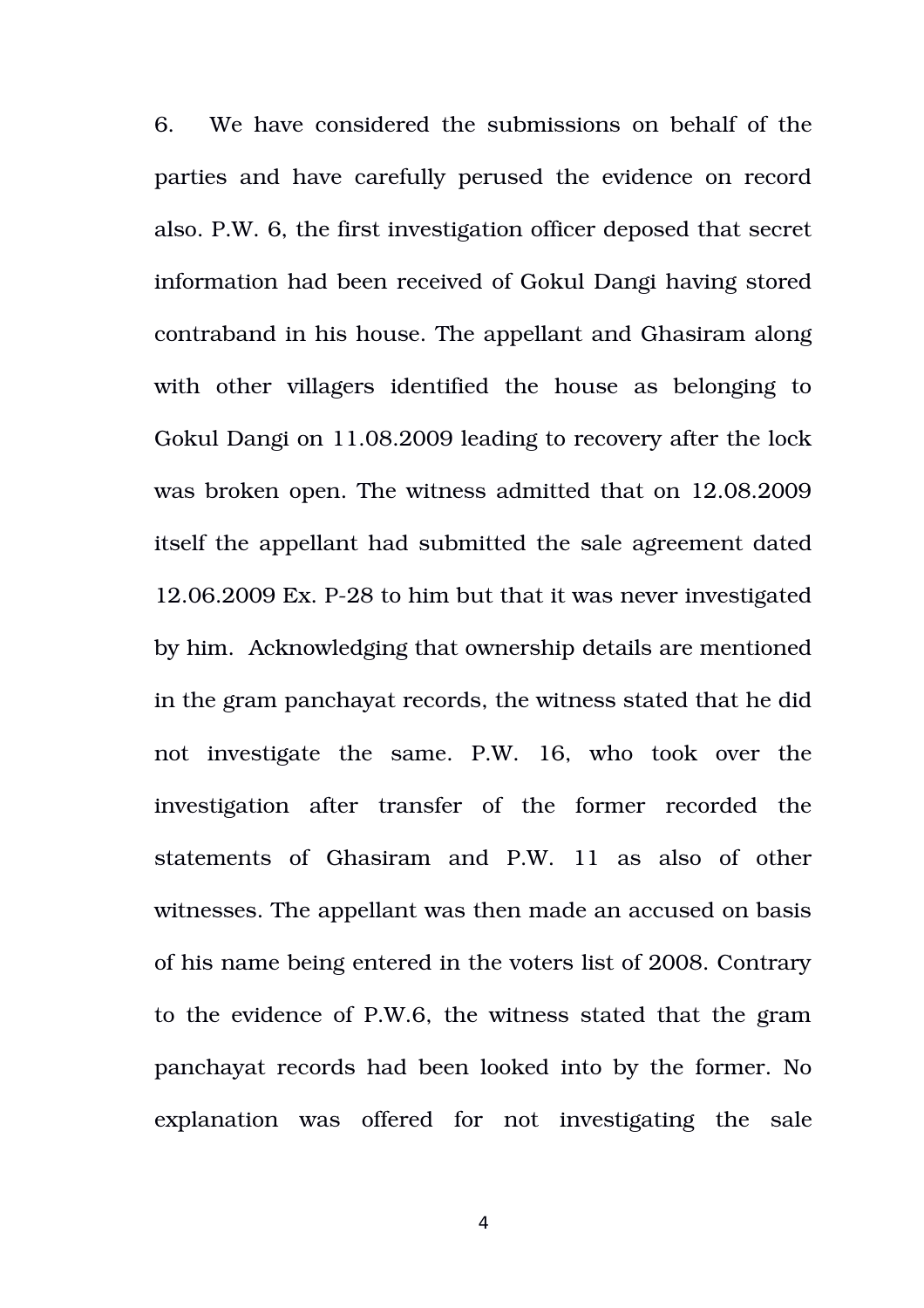agreement. The appellant was acknowledged not to be living in the house from where the contraband was recovered, but was alleged to be using it as a store room on basis of no evidence whatsoever.

7. P.W. 3 and P.W.7, the police constable who had accompanied P.W. 6, deposed that the appellant and Ghasiram had identified the house as belonging to Gokul Dangi which was corroborated by the panchayat records.

8. Ghasiram, as the village chowkidar was the best person in the know of the ownership and possession of the house. He was one of the two witnesses to the sale agreement Exhibit P-28. The prosecution for inexplicable reasons has not examined him. P.W. 11 denied his thumb impression on the sale document contending that it was a fabricated document. No forensic report was obtained by the prosecution. The witness acknowledged that the appellant did not visit his own house and lived in his new house for the last 15 years denying any knowledge who the owner was. Yet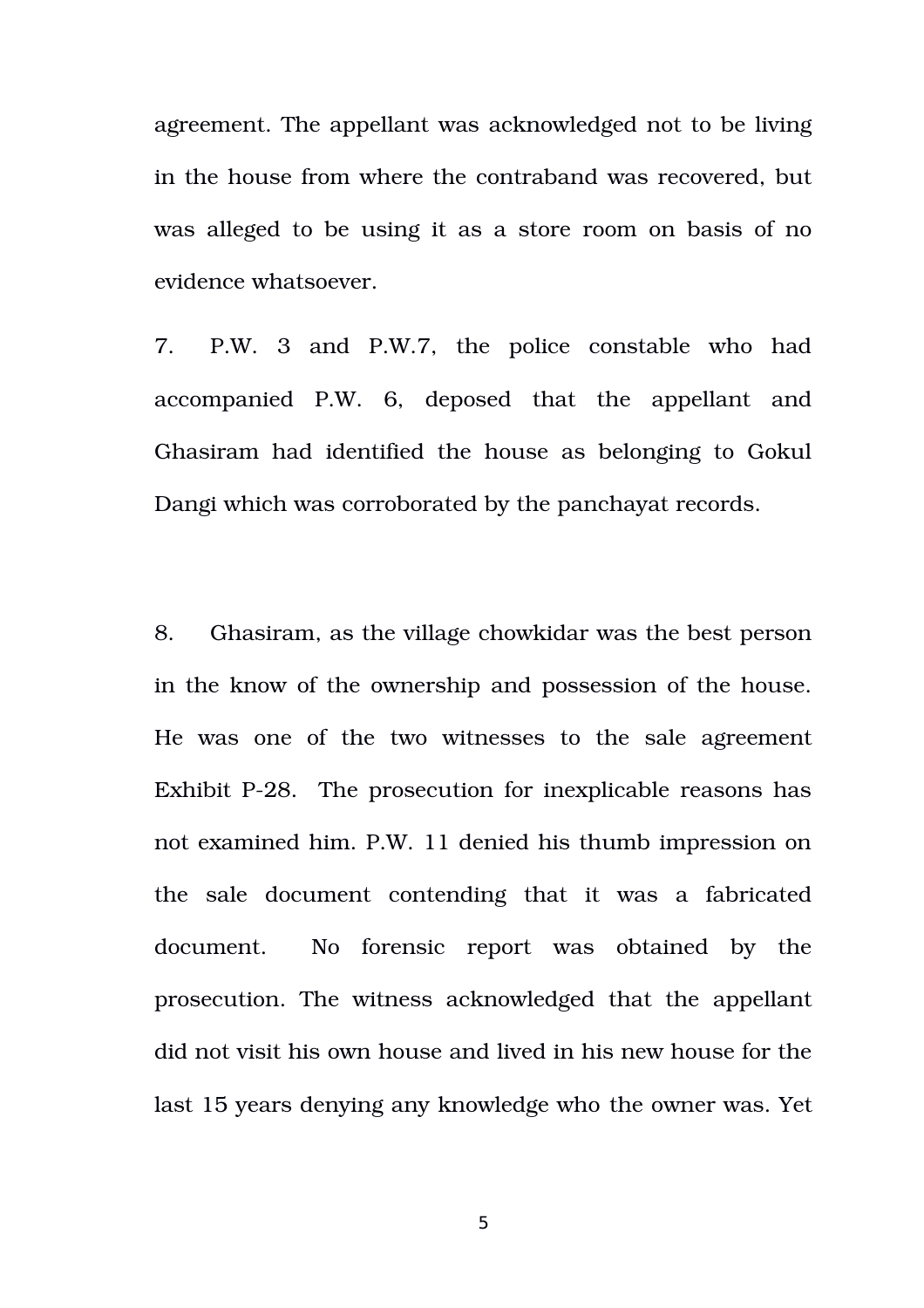his statement was accepted as gospel truth without any further investigation.

9. The presumption against the accused of culpability under Section 35, and under Section 54 of the Act to explain possession satisfactorily, are rebuttable. It does not dispense with the obligation of the prosecution to prove the charge beyond all reasonable doubt. The presumptive provision with reverse burden of proof, does not sanction conviction on basis of preponderance of probability. Section 35(2) provides that a fact can be said to have been proved if it is established beyond reasonable doubt and not on preponderance of probability. That the right of the accused to a fair trial could not be whittled down under the Act was considered in *Noor*

#### *Aga vs. State of Punjab,* (2008) 16 SCC 417 observing:

*"*58*.* … An initial burden exists upon the prosecution and only when it stands satisfied, would the legal burden shift. Even then, the standard of proof required for the accused to prove his innocence is not as high as that of the prosecution. Whereas the standard of proof required to prove the guilt of the accused on the prosecution is "beyond all reasonable doubt" but it is "preponderance of probability" on the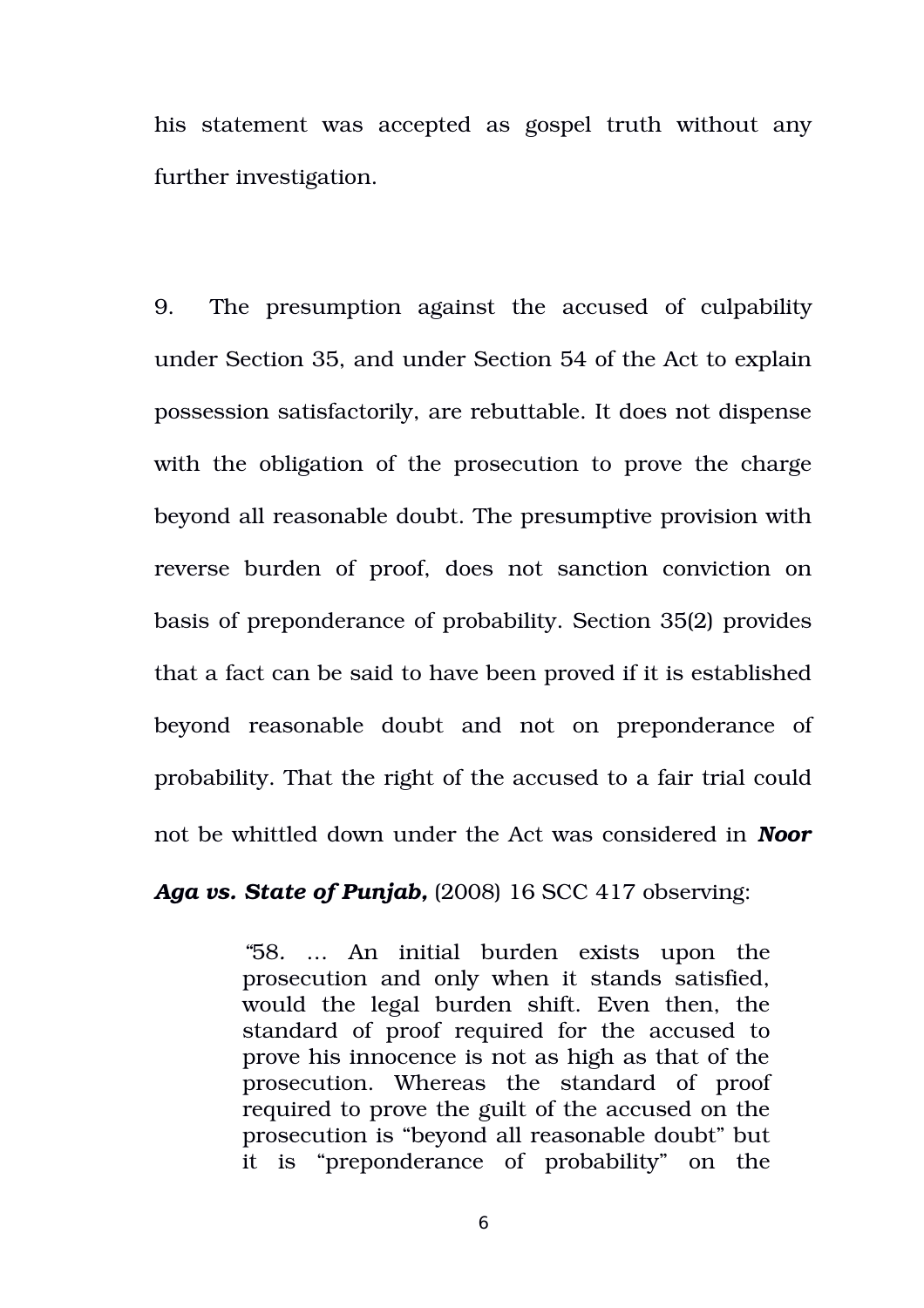accused. If the prosecution fails to prove the foundational facts so as to attract the rigours of Section 35 of the Act, the actus reus which is possession of contraband by the accused cannot be said to have been established.

59. With a view to bring within its purview the requirements of Section 54 of the Act, element of possession of the contraband was essential so as to shift the burden on the accused. The provisions being exceptions to the general rule, the generality thereof would continue to be operative, namely, the element of possession will have to be proved beyond reasonable doubt."

10. The stringent provisions of the NDPS Act, such as Section 37, the minimum sentence of 10 years, absence of any provision for remission do not dispense with the requirements of prosecution to establish a prima facie case beyond reasonable doubt after investigation, only where after which the burden of proof shall shift to the accused. The gravity of the sentence and the stringency of the provisions will therefore call for a heightened scrutiny of the evidence for establishment of foundational facts by the prosecution.

11. It is apparent that the police being in a quandary with regard to the ownership and possession of the house in question due to a flawed, defective and incomplete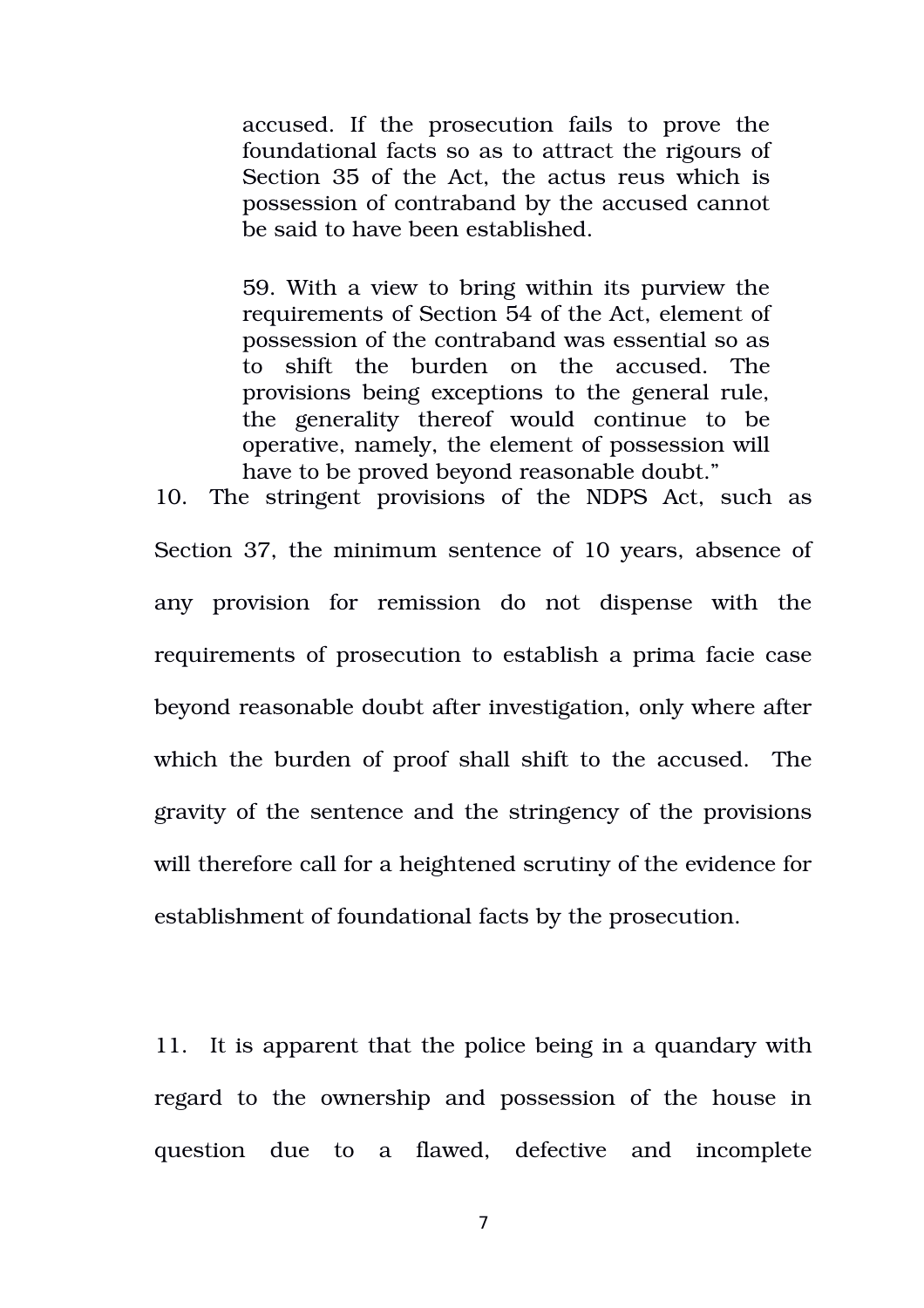investigation found it convenient to implicate the appellant also, sanguine that at least one of the two would be convicted. Sri Jain is right in the submission that according to normal human prudence, it stands to reason why the appellant who was residing in his new house for the last 15 years would identify his own erstwhile house as that of the accused Gokul Dangi, be a witness to the breaking of the lock and recovery to implicate himself.

12. The appellant had produced the sale agreement, Exhibit P.28 with promptness the very next day. It was never investigated for its genuineness by the police and neither were the panchayat records verified. The panchayat records are public documents and would have been the best evidence to establish the ownership and possession of the house. Despite the best evidence being available the police considered it sufficient to obtain a certificate Exhibit P-37 signed by P.W. 14 who acknowledged her signature but denied knowledge of the contents of the certificate. The voters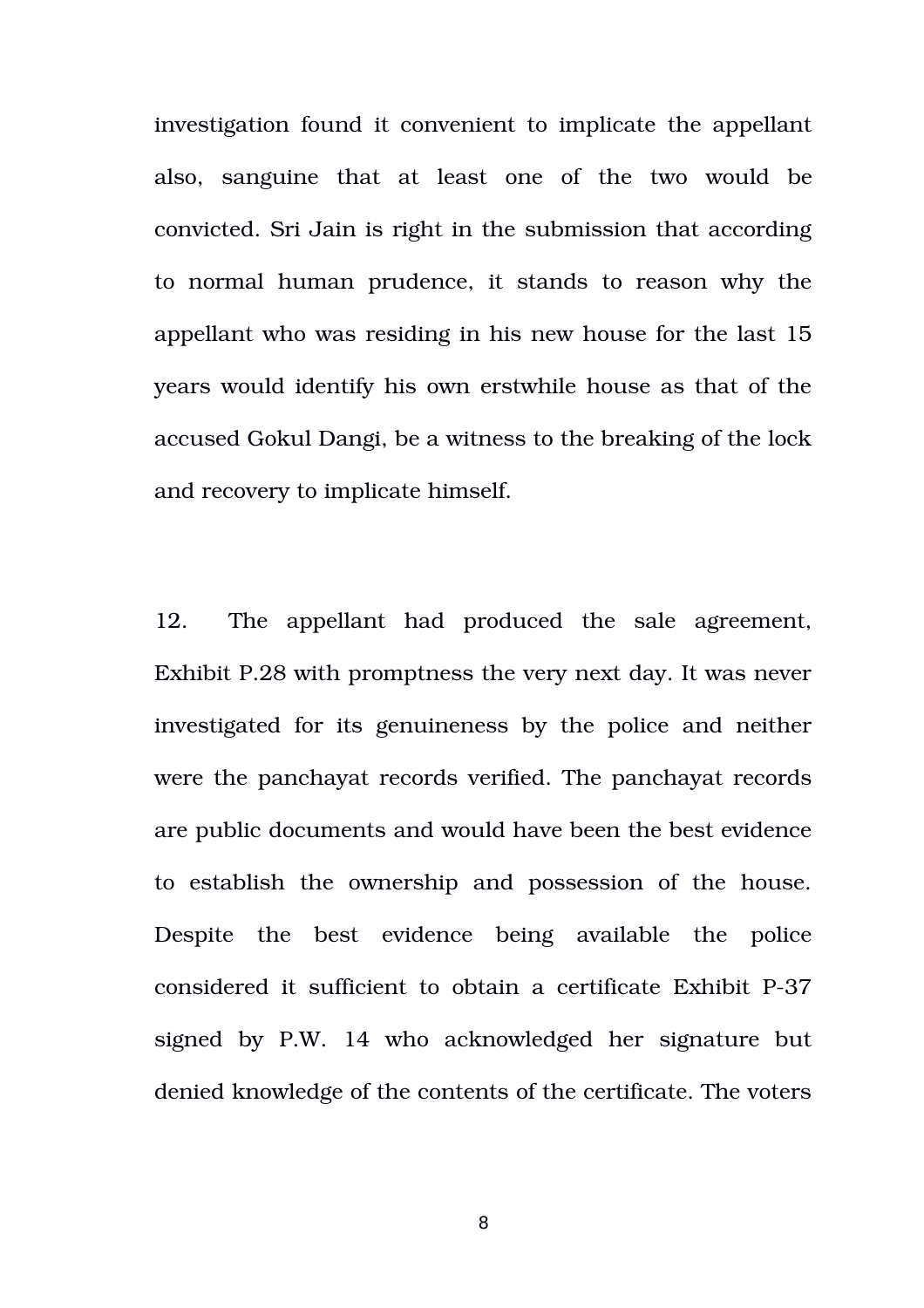list entry of 2008 being prior to the sale is of no consequence. It is not without reason that the co-accused had absconded.

13. The appellant was held guilty and convicted in view of his name being recorded as the owner of the house in the voters list 2008, ignoring the fact that sale agreement was subsequent to the same on 12.06.2009. The prosecution cannot be held to have proved that Exhibit P-18 was a fabricated and fictitious document. No appeal has been preferred by the prosecution against the acquittal of the co accused.

14. In view of the nature of evidence available it is not possible to hold that the prosecution had established conscious possession of the house with the appellant so as to attribute the presumption under the NDPS Act against him with regard to recovery of the contraband. Conviction could not be based on a foundation of conjectures and surmises to conclude on a preponderance of probabilities, the guilt of the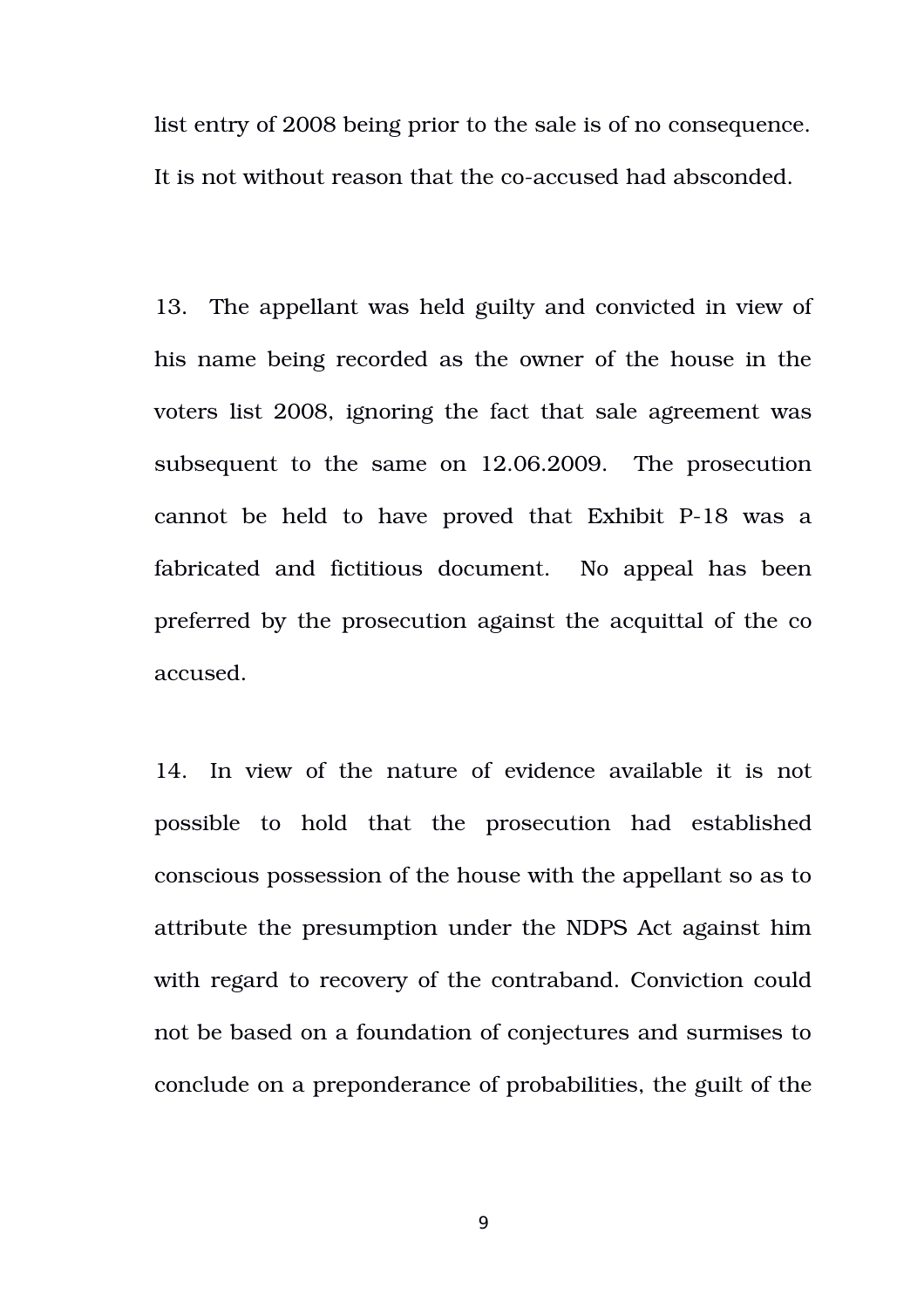appellant without establishing the same beyond reasonable doubt.

15. The police investigation was very extremely casual, perfunctory and shoddy in nature. The appellant has been denied the right to a fair investigation, which is but a facet of a fair trial guaranteed to every accused under Article 21 of the Constitution. The consideration of evidence by the Trial Court, affirmed by the High Court, borders on perversity to arrive at conclusions for which there was no evidence. Gross misappreciation of evidence by two courts, let alone poor investigation by the police, has resulted in the appellant having to suffer incarceration for an offence he had never committed.

16. Normally this Court in exercise of its jurisdiction under Article 136 of the Constitution does not interfere with concurrent findings of facts delving into appreciation of evidence. But in a given case, concerning the liberty of the individual, if the Court is satisfied that the prosecution had